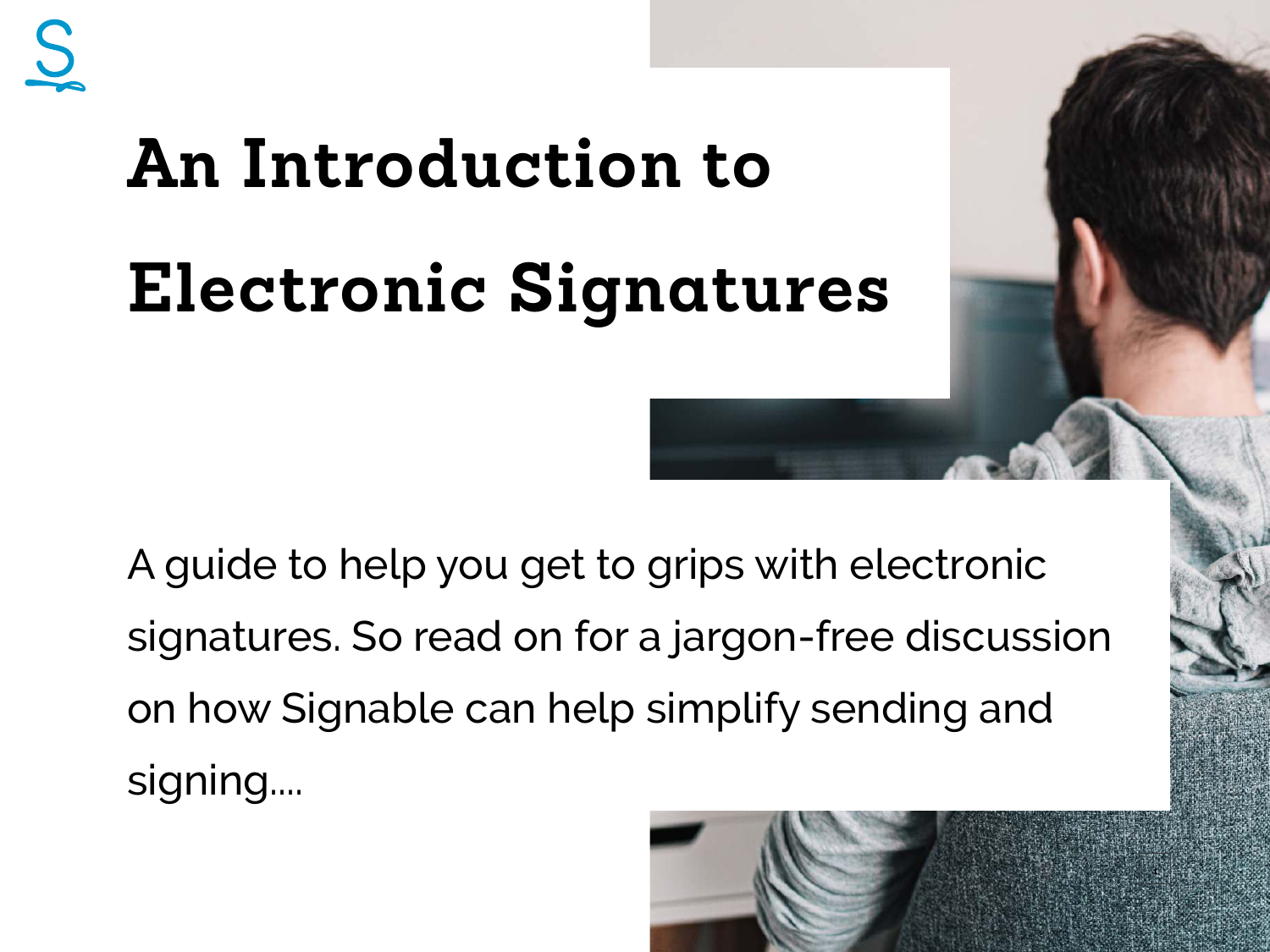### **Chapters on...**

- What are eSignatures?
- Getting started with Signable
- ESignature legality & security
- Benefits of electronic documents
- Pricing breakdown

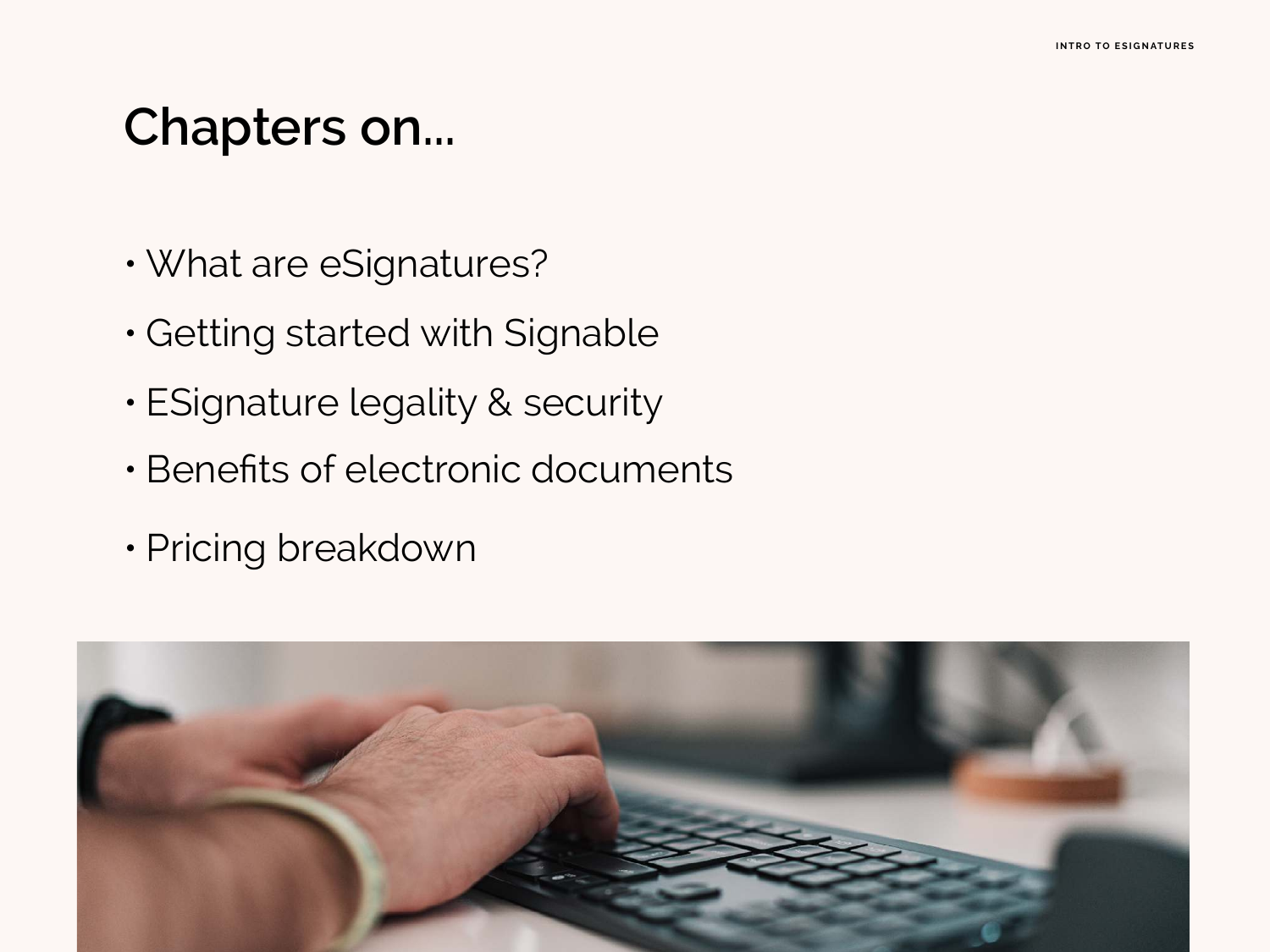## **What are eSignatures?**

For the uninitiated, the simplest way to describe an electronic signature is that they are the

**"eSignature [ee-signuh-cher] n.** 

**A technology that allows a person to electronically affix a** 

**signature to an on-**

**line contract."**

digital version of a paper-based method of signing signatures, on an electronic document.

An electronic signature, or eSignature, is information in an electronic form that is "associated with other data in electronic form and which is used by the signatory to sign" (eIDAS). eSignatures are as legally binding as their handwritten equivalent.

It's safe to say eSignatures are on their way to being the commonly accepted way to sign documents; Business Wire reports "The global e-signature market has been growing consistently over the past few years and is expected to grow even further during the forecast period (2018-2022)." **3**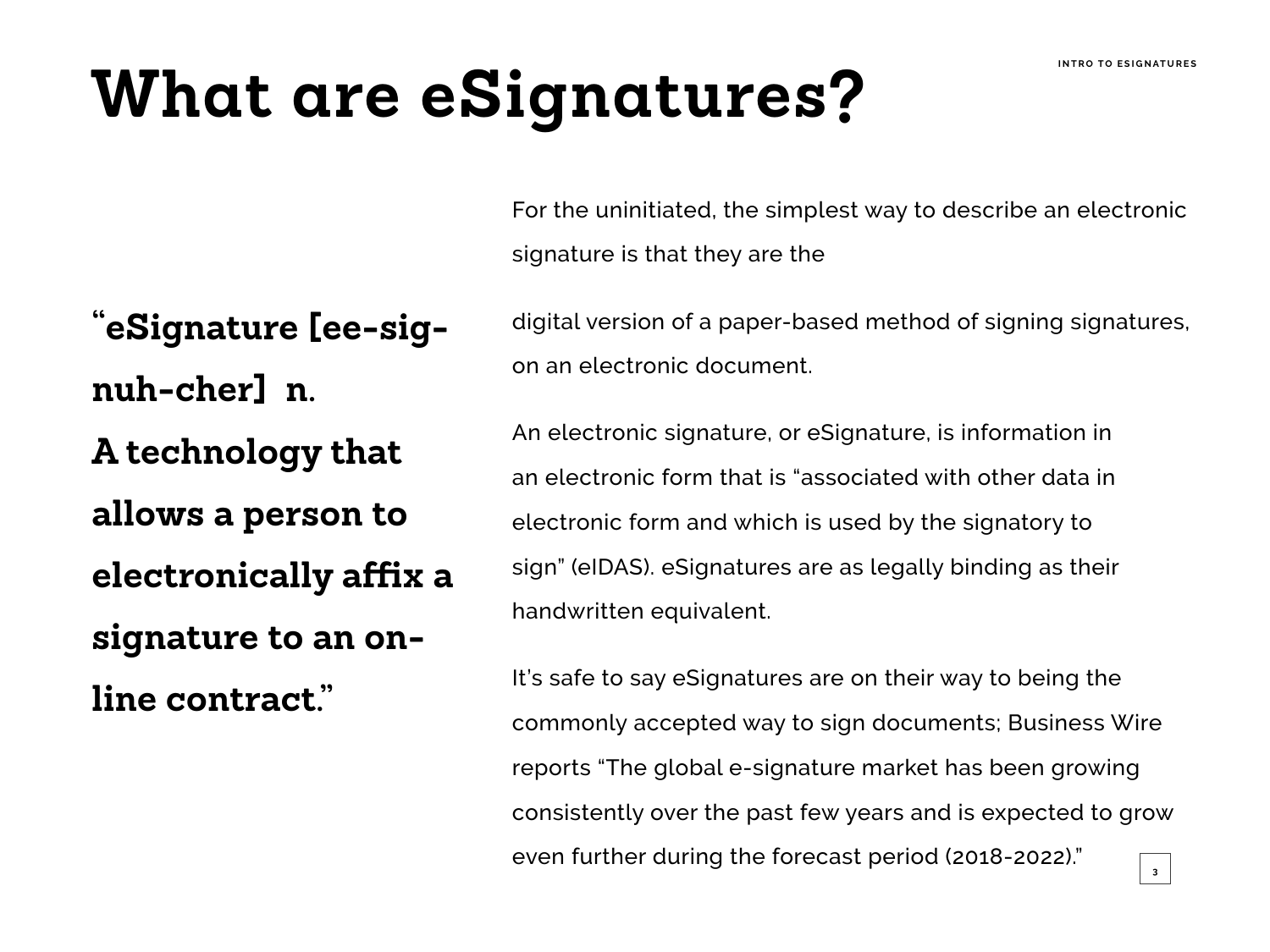**4**

## **Legality & Security**

"Signable complies with and exceeds eSignature legislation."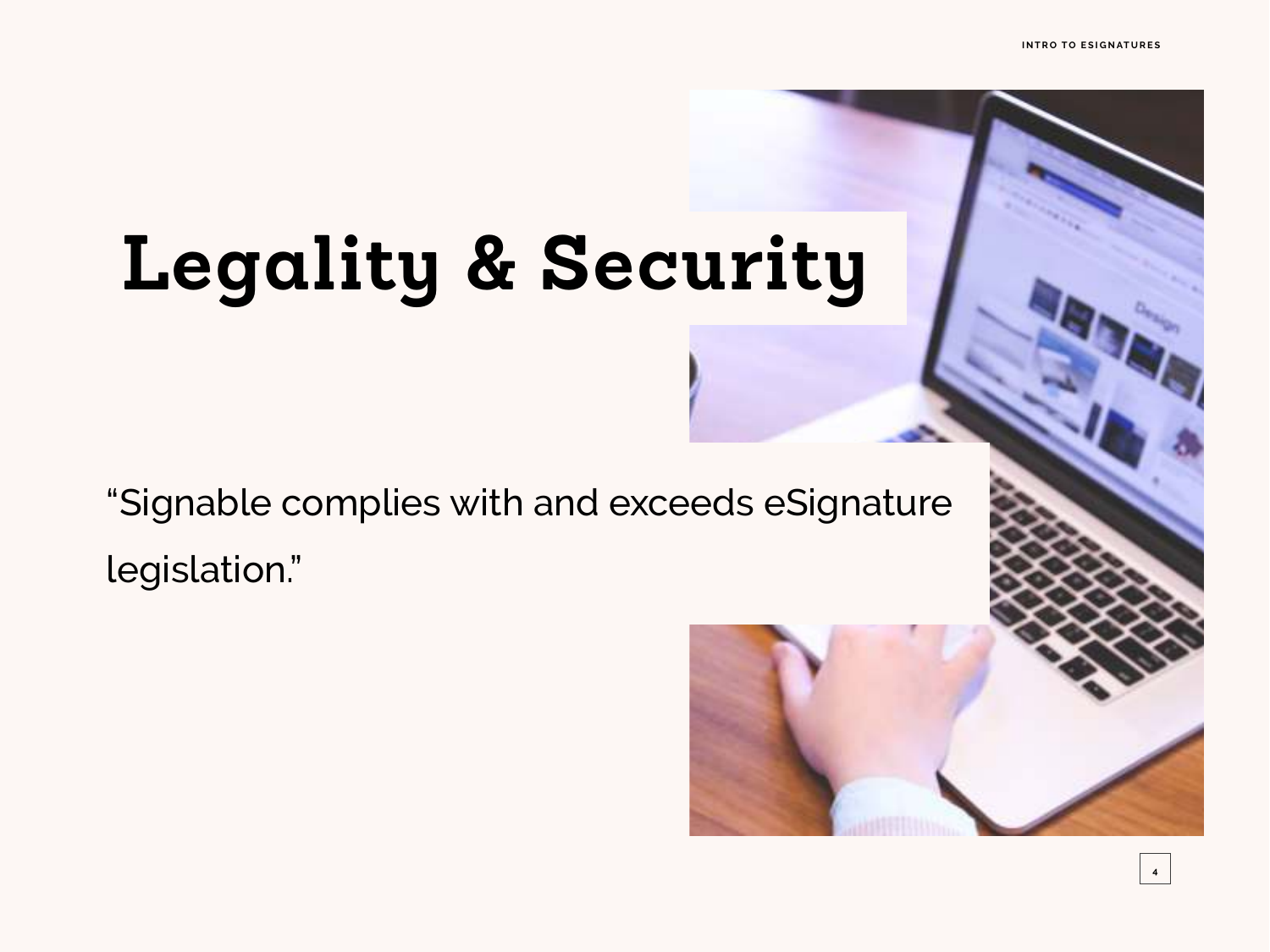#### **INTRO TO ESIGNATURES**

**5**

## **What the law says**

Signable comply with regulations set out by eIDAS to ensure your documents are legally binding in any court meaning an eSignature is as legally binding as a handwritten one,

The definition of eSignatures under eIDAS is that an eSignature shall not be denied legal effect and admissibility as evidence in legal proceedings solely based on the fact that it is in electronic form.

**To comply with eIDAS regulations, your eSignature needs to show two things:**

- Intent to sign
- Confirmation of signer's identity

#### **Brexit and eSignatures**

So, at the time of writing, we're not 100% sure what Brexit will mean for eSignatures. What we can tell you is that electronic signatures will still be as legally binding as they were before, be it in the UK or the EU.

It has [been reported](https://www.lexology.com/library/detail.aspx?g=749b7d92-d742-49c0-ba12-916e5c3967e4) that the UK's draft withdrawal agreement anticipates that a similar arrangement for accepting information in electronic format will continue after Brexit.

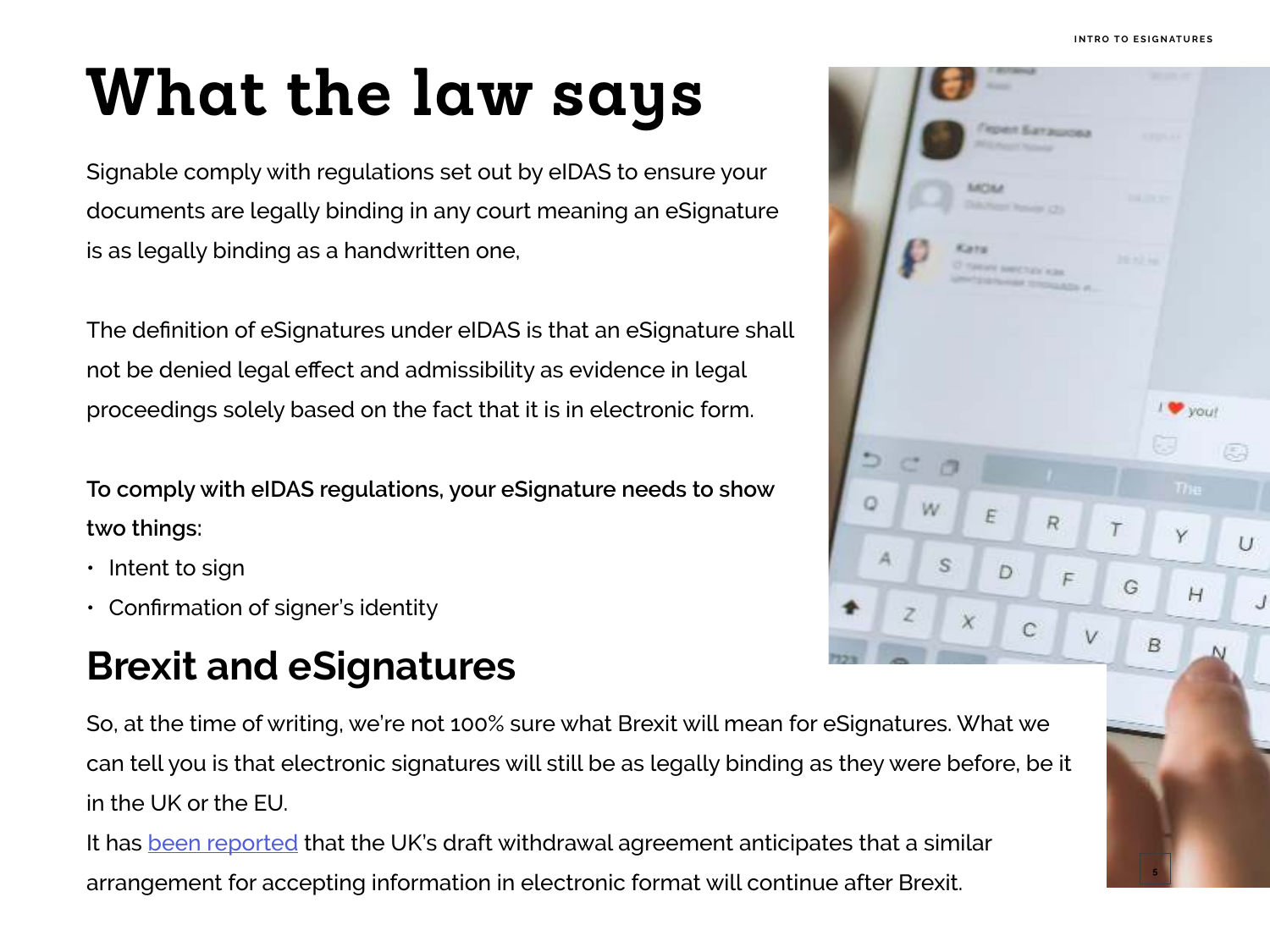## **What Signable provides**

Signable provides this and to ensure all your documents are secure & legally binding Signable also provides (deep breath):

- eIDAS compliance & exceedance of UK eSign regulation
- Detailed audit log stored for each
- signature action
- Identification of users verified before permitted to send documents
- Document integrity checked, always
- Unique fingerprint IDs for each doc
- Secure storage of documents and data
- Signatory identity verified via email, timestamps and geo-tracking
- SSL 256-bit AES/RSA encryption
- Only you and people you've authorised can access documents

When everyone's signed the document, you'll get a full copy of all signatures with a certificate showing you each signing party; dates, IP addresses, and fingerprints and a full audit log. The document is stored securely in your account for easy access, anytime.

|                              | y.                  |
|------------------------------|---------------------|
|                              | Lewis $\sim$        |
|                              |                     |
|                              | Receives copy only: |
| Party email                  |                     |
| e.g. jogexample.com          |                     |
| Add a password for the party |                     |
|                              |                     |
| I<br>.                       |                     |

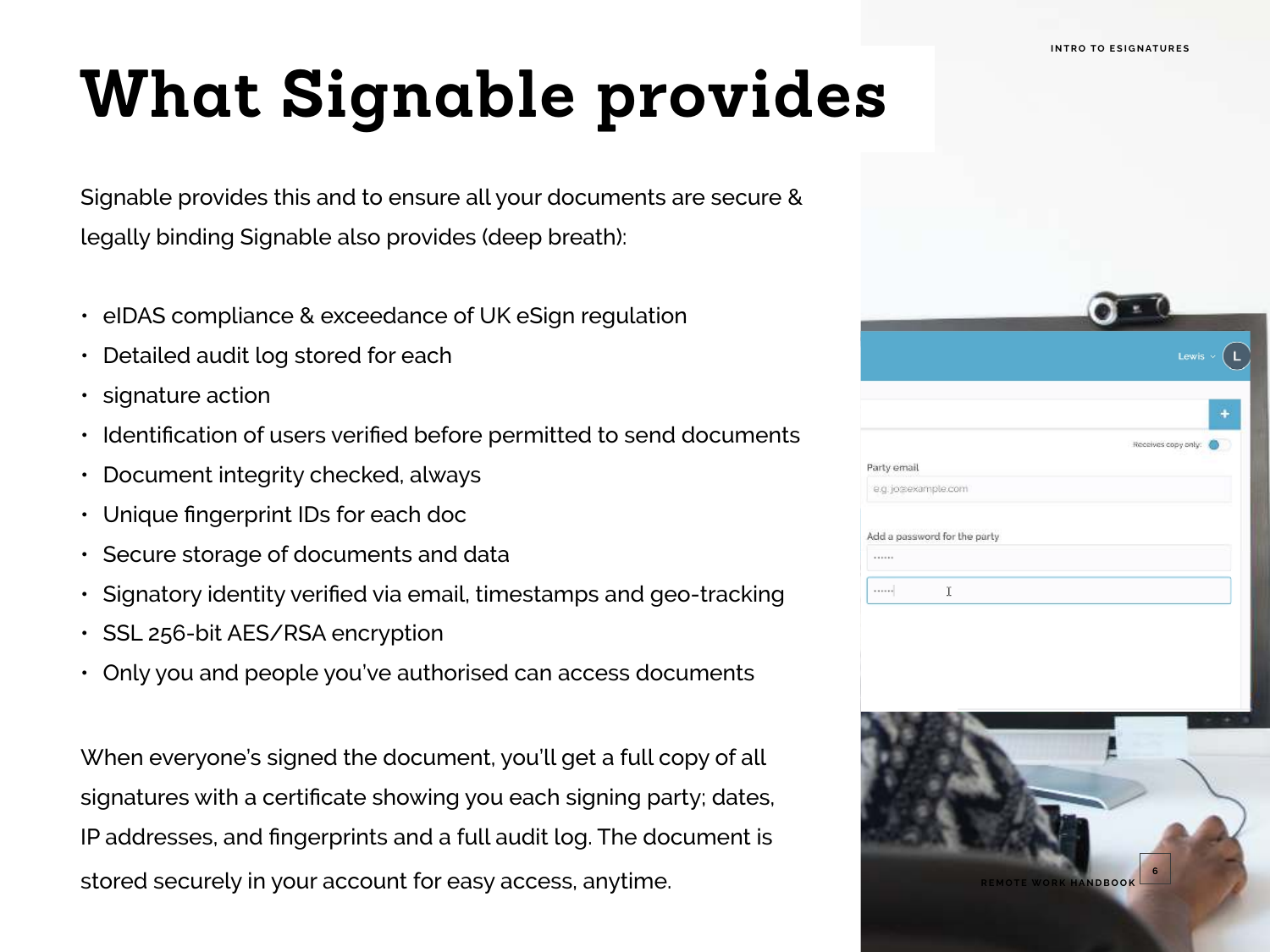## **Security**

There's a lot of comfort and peace of mind in pen and paper. However, there's also a lot of false security.

Where eSigning's security comes into play for most businesses is that it tracks each signer's digital imprint. Not the cosmetic look of the signature. This is a lot more reliable, and easier to prove, than when a traditional signature isconcerned.

eSignature's security is reinforced by ensuring these steps are logged at every point on your document's journey:

01

- All interactions are 100% encrypted via 256-bit AES/RSA encryption
- SSL standard from start to finish
- Any change to documents' unique digital
- signature is immediately flagged for inspection
- Every action logged in full audit trail

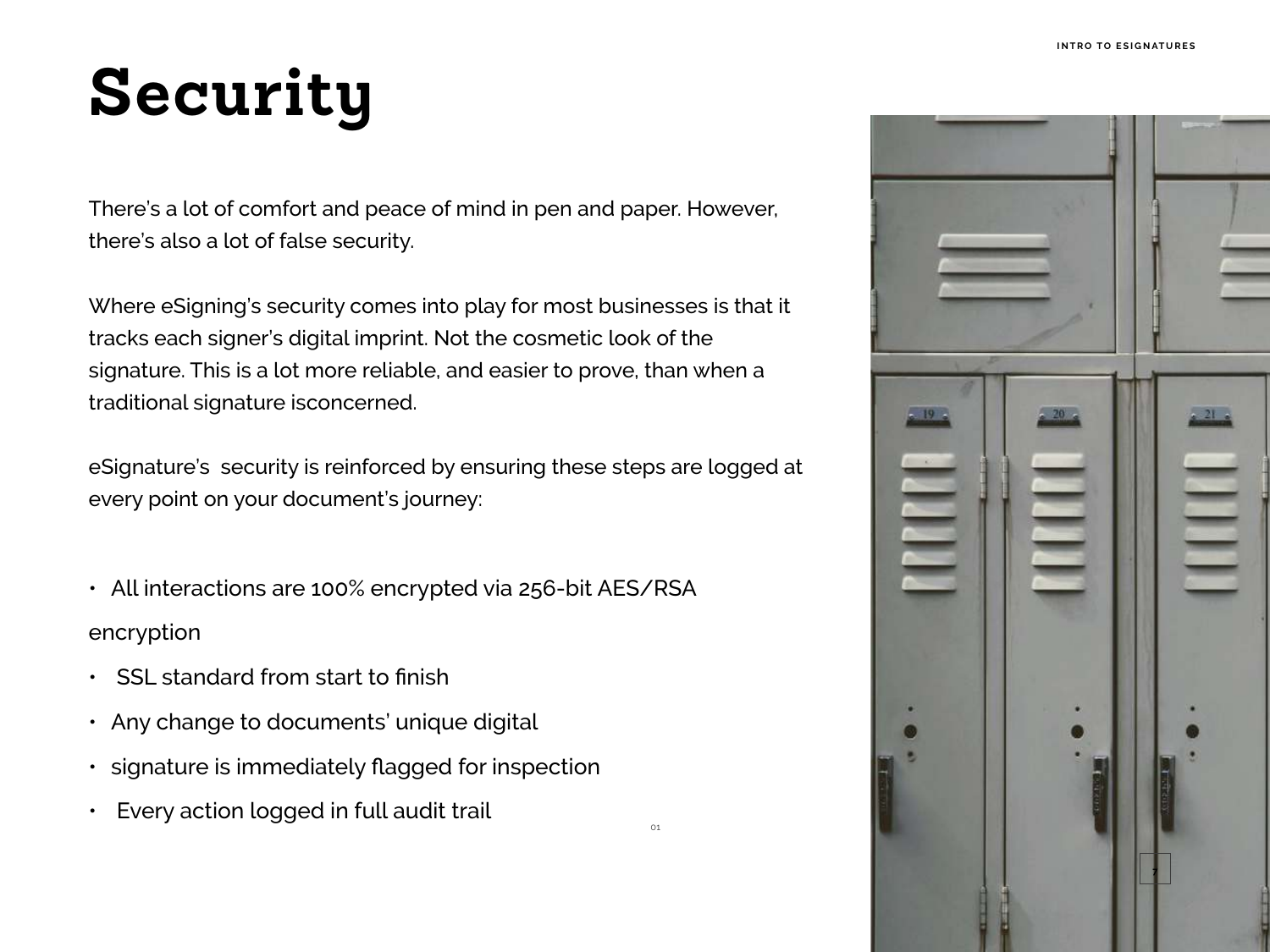**8**

## **We won't blow our own horn...**

"Signable has allowed us to save hundreds of hours of not just our time but also our customers and members time because there is no more need for 2-4 meetings per a document that needs signing by multiple parties.

This means we can executefaster for our members and not waste our teams' resources."

**- Level39**

"We looked for one alternative, DocuSign, but **4 Click Mechanic** Signable was the winner because of the efficiency of the platform!"

"We have continued to grow and Signable has continued to be a cornerstone."

**- Krispy Kreme** "Signable has made a million times easier sending multiple documents at once!"

**- Aardman Animations**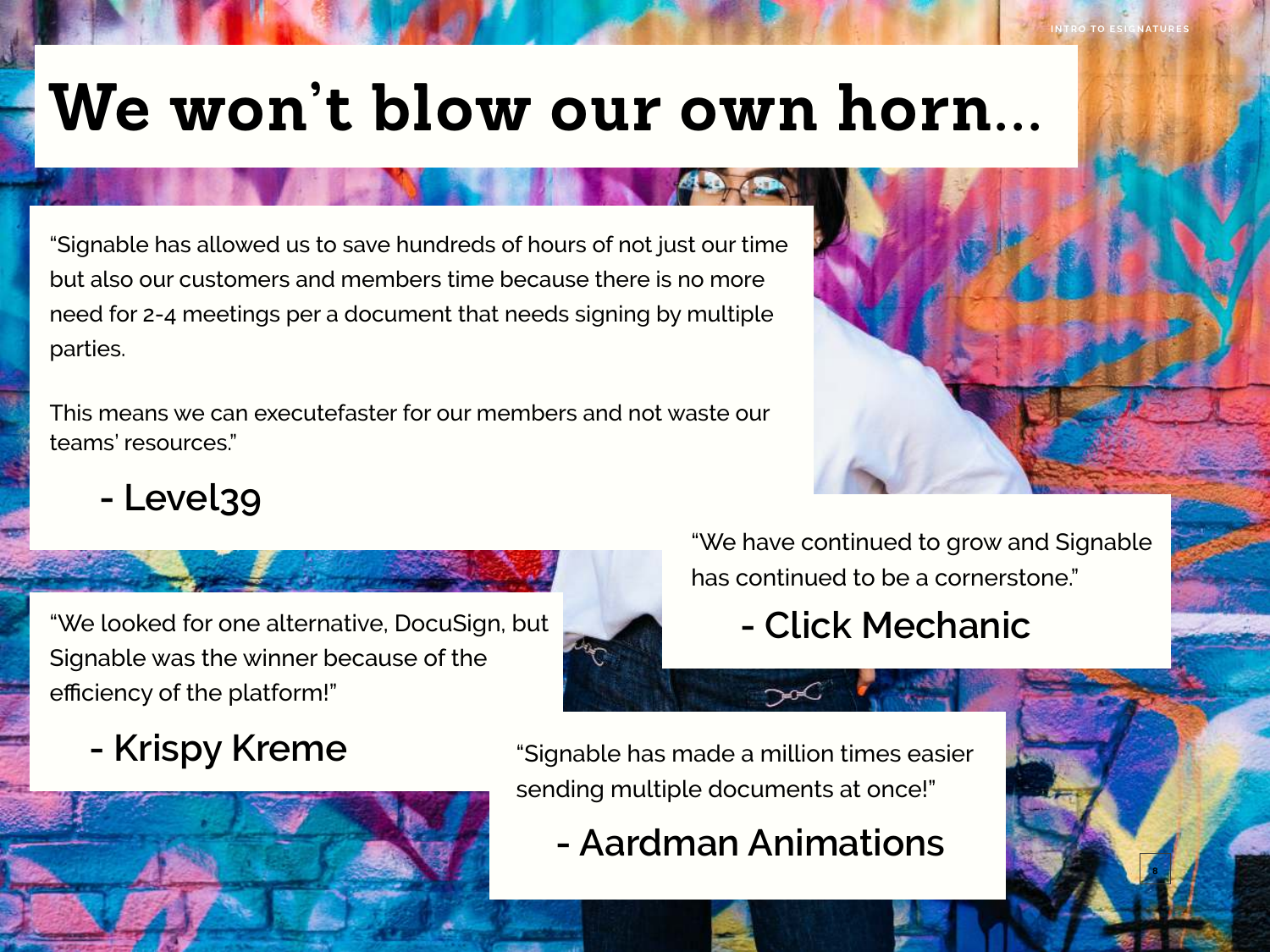#### **Benefits of going digital INTRO TO ESIGNATURES**

#### **Speed**

Put simply - eSignatures reduce turnaround time massively. Around 80% quicker on average. And when attention is taken away from chasing clients, it can be turned to more important areas of your work.

#### **Automation**

Paperwork is a thing of the past when you can send and sign all your documents and contracts through Signable.

You're able to access your files remotely on any device and get signed documents back within the day.

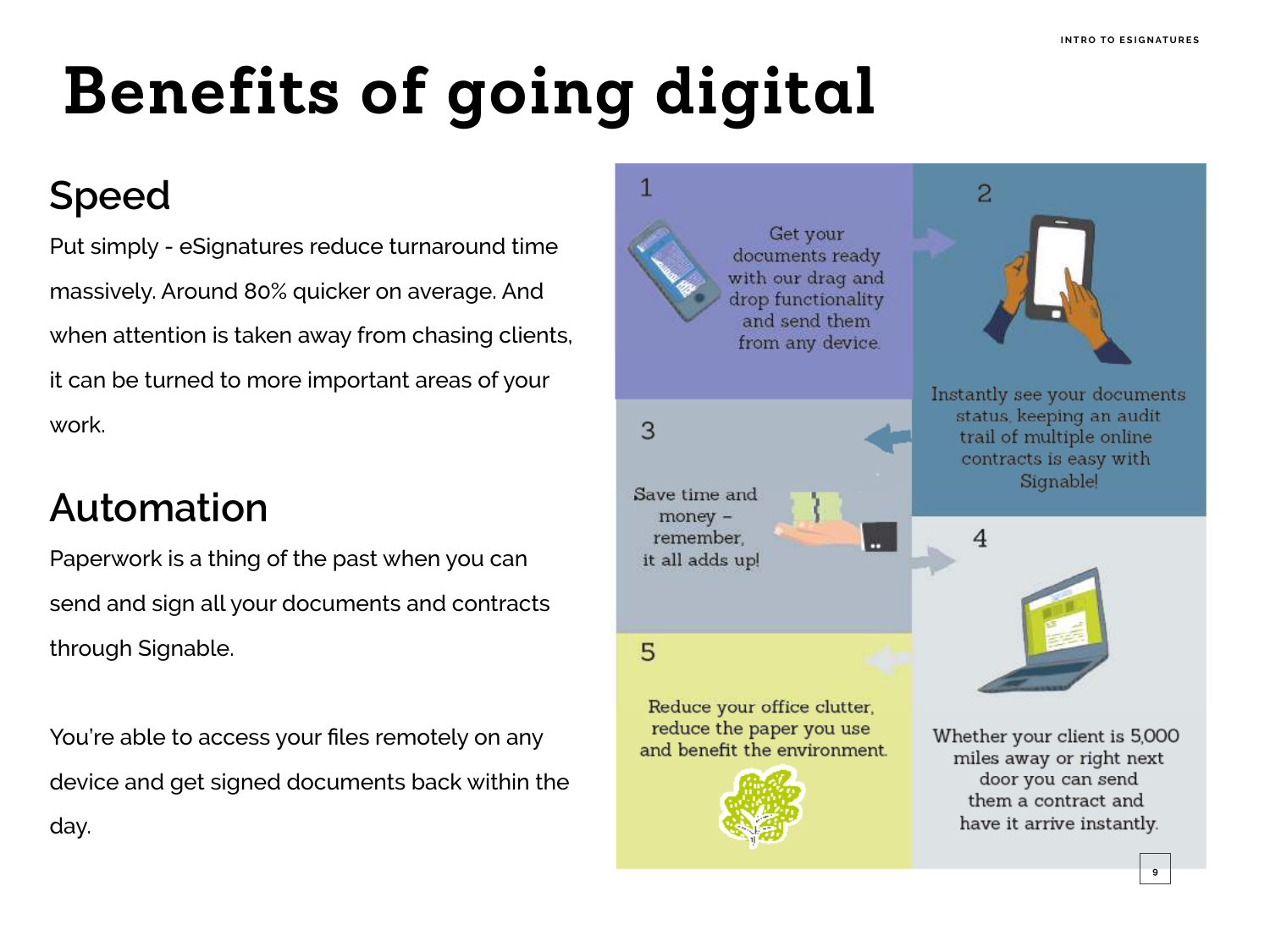## **Signable's Features**



#### Simple user interface

With a range of features to make sending documents even easier and faster, our platform is one of the easiest to use on the market.

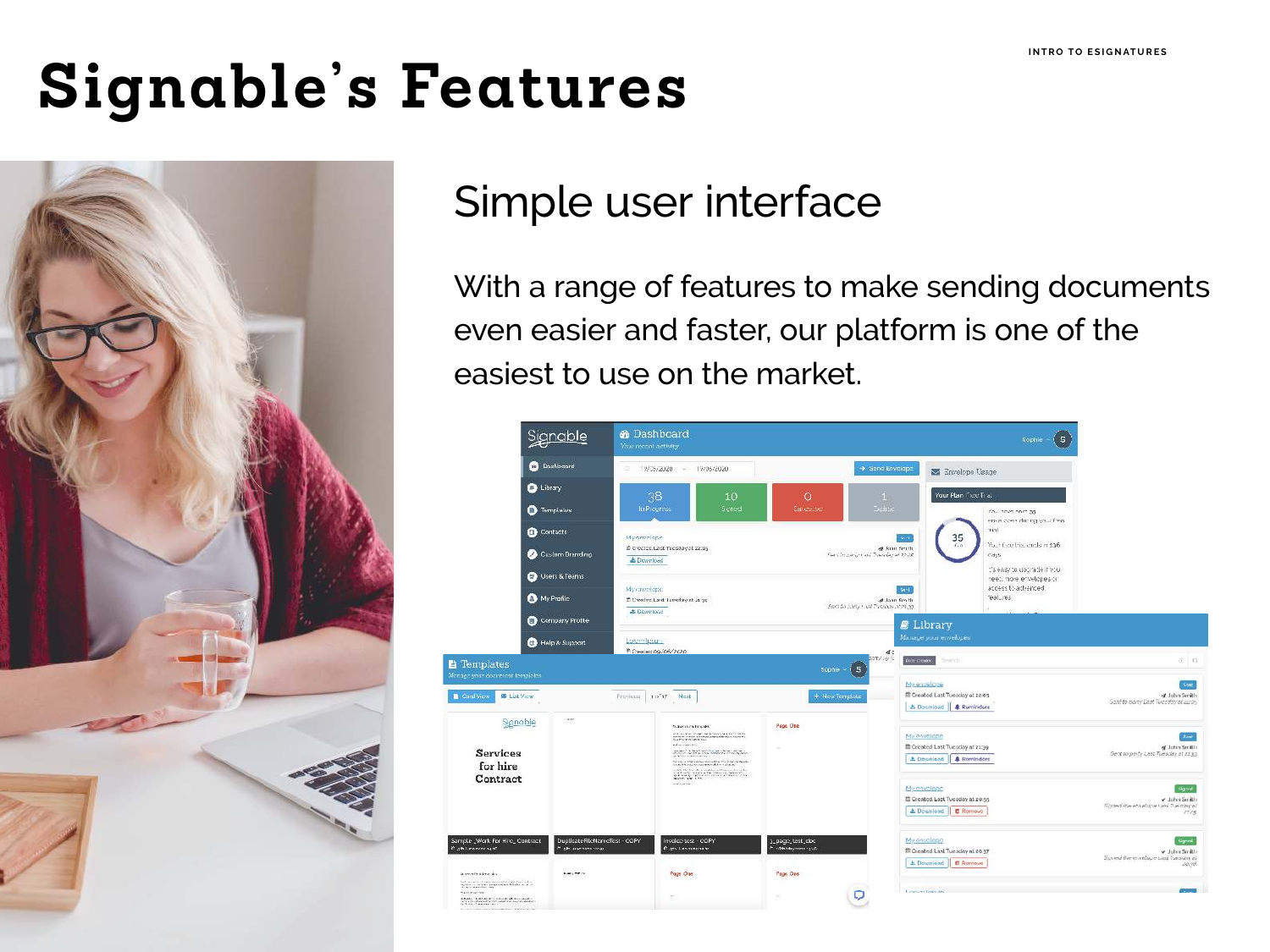## **Signable's Features**



#### **Templates**

Our templates feature means you can add your regularly used documents for easy sending. Simply set up the fields that need to be completed add some parties and it's there to use whenever you need it!

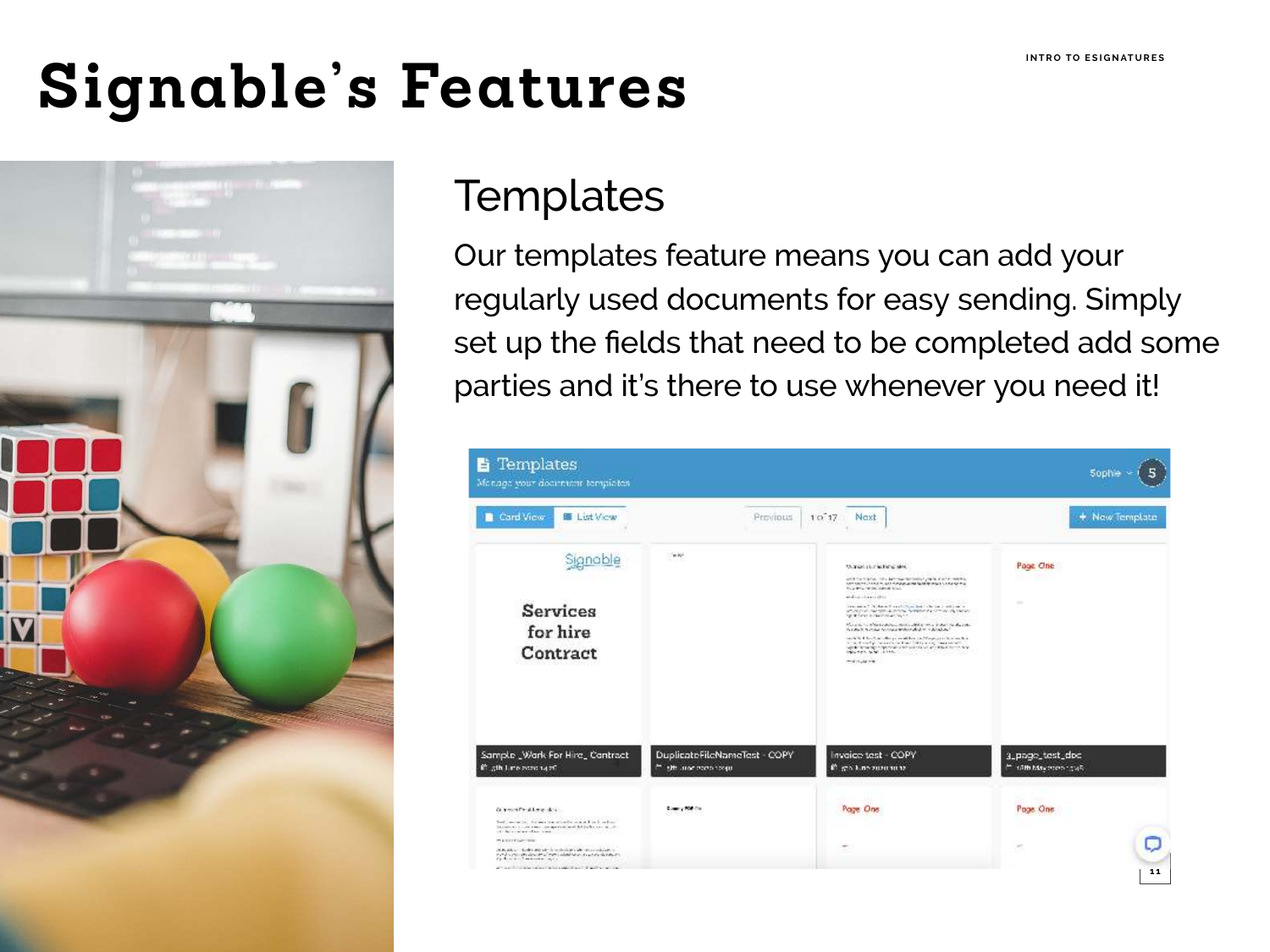## **Signable's Features**



#### Branding

Customise the signing page, your Signable emails and your dashboard with your own branding. Including your own logo, colours and email copy.

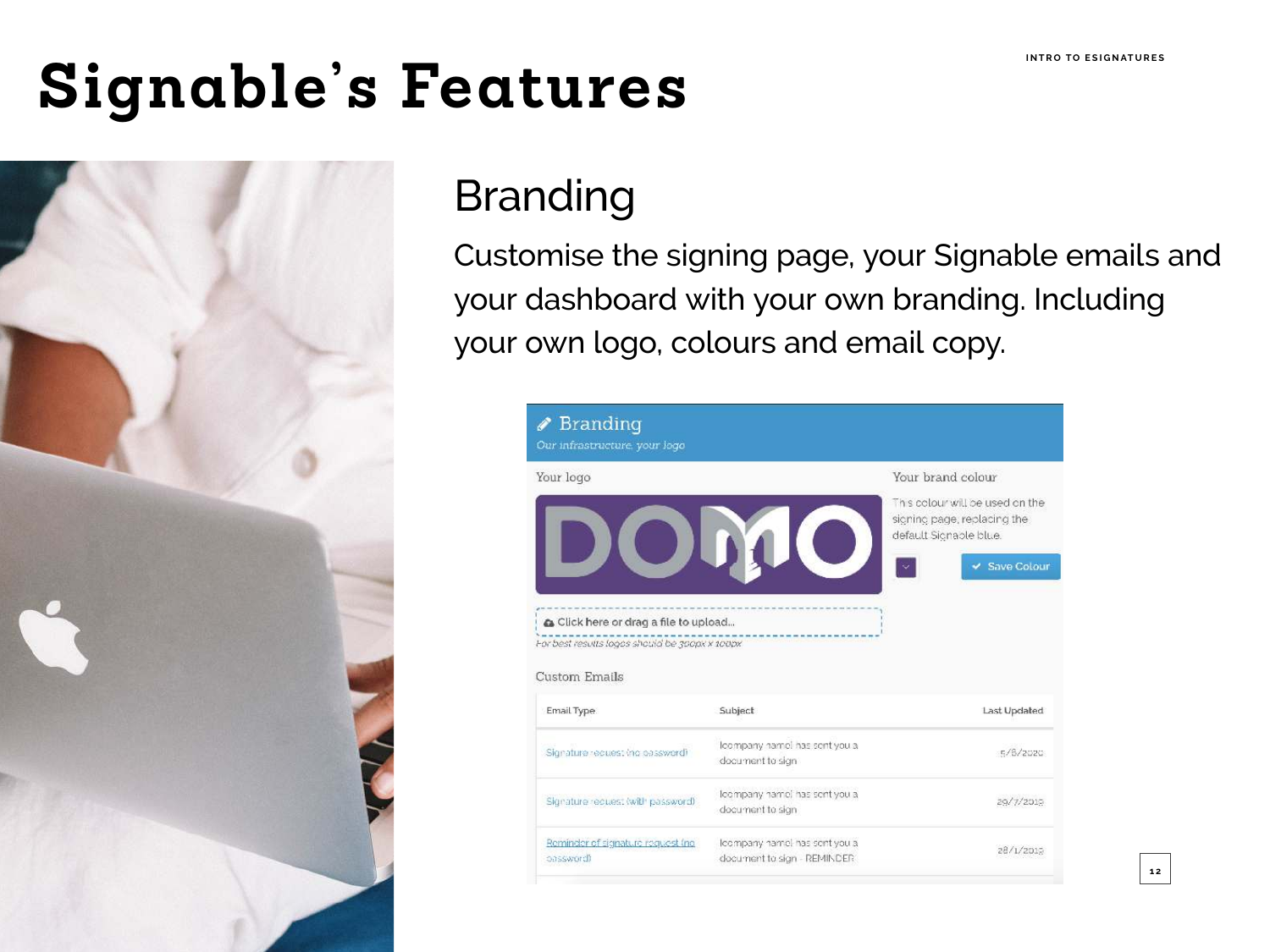**1 3**

## **Pricing Breakdown INTRO TO ESIGNATURES**



We pride ourselves on our customer experience and part of that is being flexible and grow with you.

That means you can switch plans at any time and you won't be changed for the switch.

We also offer a Pay As You Go plan so you have full control over your spend.

| <b>PAYG</b>                                                                                  | <b>Small Business</b>                                                                                               | <b>Medium Business</b>                                                                                                                                | <b>Large Business</b>                                                                                                                                                                 | Corporate                                                                                                                                                                                          |
|----------------------------------------------------------------------------------------------|---------------------------------------------------------------------------------------------------------------------|-------------------------------------------------------------------------------------------------------------------------------------------------------|---------------------------------------------------------------------------------------------------------------------------------------------------------------------------------------|----------------------------------------------------------------------------------------------------------------------------------------------------------------------------------------------------|
| $\hat{\mathbf{z}}$<br>per envelope (plus)<br>VAD<br>Unimited<br>Templates<br>Unlimited Users | 50 envelopes per<br>month<br>Unlimited<br>Templates<br>Unlimited Users<br>Branded Emails &<br>Signing<br>API Access | 150 envelopes per<br>month<br>Unlimited<br>Templates<br>Unimited Users<br>Branded Emails &<br>Signing<br><b>API Access</b><br>learns &<br>Permissions | 400 envelopes per<br>month<br>Unlimited<br>Templates<br>Unlimited Users<br><b>Branded Froails &amp;</b><br>Signing<br><b>API Access</b><br>learns &<br>Permissions<br>IF Whitelisting | 750 envelopes per<br>month<br>Unlimited<br>Templates<br>Unlimited Users<br>Branced Emails &<br>Signing<br><b>API Access</b><br>Teams &<br>Permissions<br>IP White Listing<br>Account<br>Management |
| Eo per month                                                                                 | <b>£21 per month</b><br>(plus VAT)                                                                                  | E49 per month<br>(plus VAT)                                                                                                                           | E119 per month<br>(plus VAT)                                                                                                                                                          | £199 per month<br>(plus VAT)                                                                                                                                                                       |